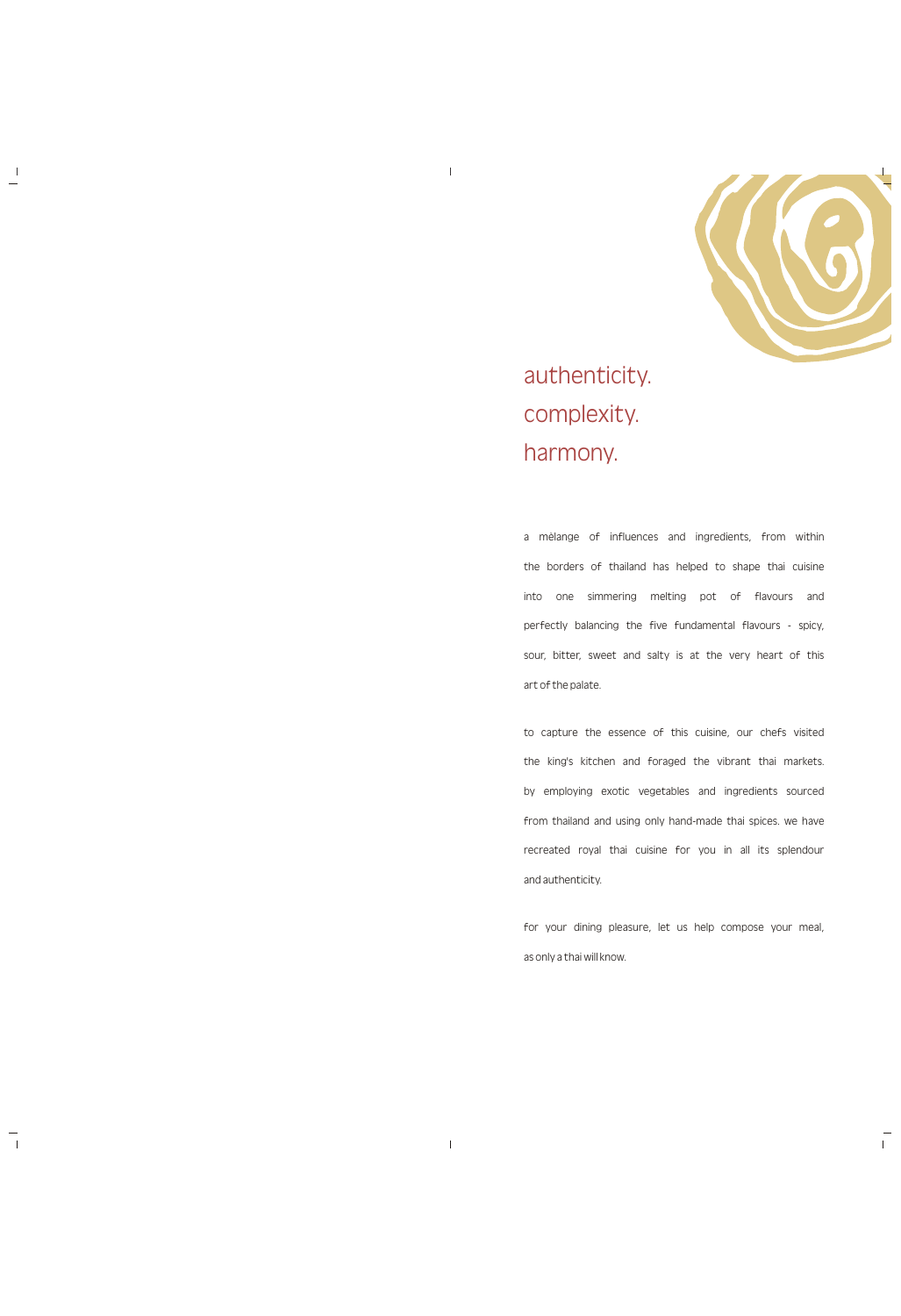## appetizers 995 / 1295 vegetarian / non-vegetarian

 $\overline{\phantom{a}}$ 

- **A** Pan grilled scallops with orange and rice wine reduction pla hoy shell
- **A** Pan grilled white prawns, laced with sour and spicy sauce koong pad, kub koon rad, preaw ped
- $\blacksquare$  Tempura prawns with tamarind sauce sakuna chom suan
- Thai fish cakes todman pla

 $\overline{\phantom{a}}$ 

- Grilled chicken supreme with peanut sauce satay gai
- Thai style chicken morsels wrapped in pandanus leaves gai haw bai toey
- **A** Vermicelli shrimps and ground chicken flavoured with thai herbs yum woon sen
- $\blacksquare$  Spicy minced chicken salad larb gai
- $\blacksquare$  Grilled chicken with coriander and fresh turmeric gai yang kamin
- Grilled tenderloin and vegetable salad yum neua
- Steamed thai dim sum chicken / vegetable dim sum – gai / phak
- $\Box$  Thai style spring roll prawn / vegetable poh pia - goong hom sabai / je
	- **Wing bean salad** yum tua plu
	- **•** Young papaya salad som tum
	- Raw mango and water chestnut salad yum mamuang
	- **Pomelo with roasted coconut and cashew nut salad** yum som o
- **Asparagus, crispy lotus stem and banana blossom salad** nor mai farang gub sai bua
- $\bullet$  Rice tartlet with corn, crispy noodles and water chestnuts mee grob
- **Crunchy sweet and sour water chestnuts** haew preaw waan
- **Corn cakes flavoured with red curry paste and thai herbs** thodman khao pad
- **•** Crispy lotus root chilli garlic rak baw krub



 $\perp$ 

- **Vegetable rice pancakes topped with creamed tofully** guayteo lod je
- $\bullet$  Crispy golden tofu with sweet chilli dipping and peanut tahoo thod krob

Request you to inform us, if you are prone to food allergies All prices are indicated are in Indian rupees and government taxes as applicable.  $\bullet$  Vegetarian  $\bullet$  Non-vegetarian

 $\mathbf{I}$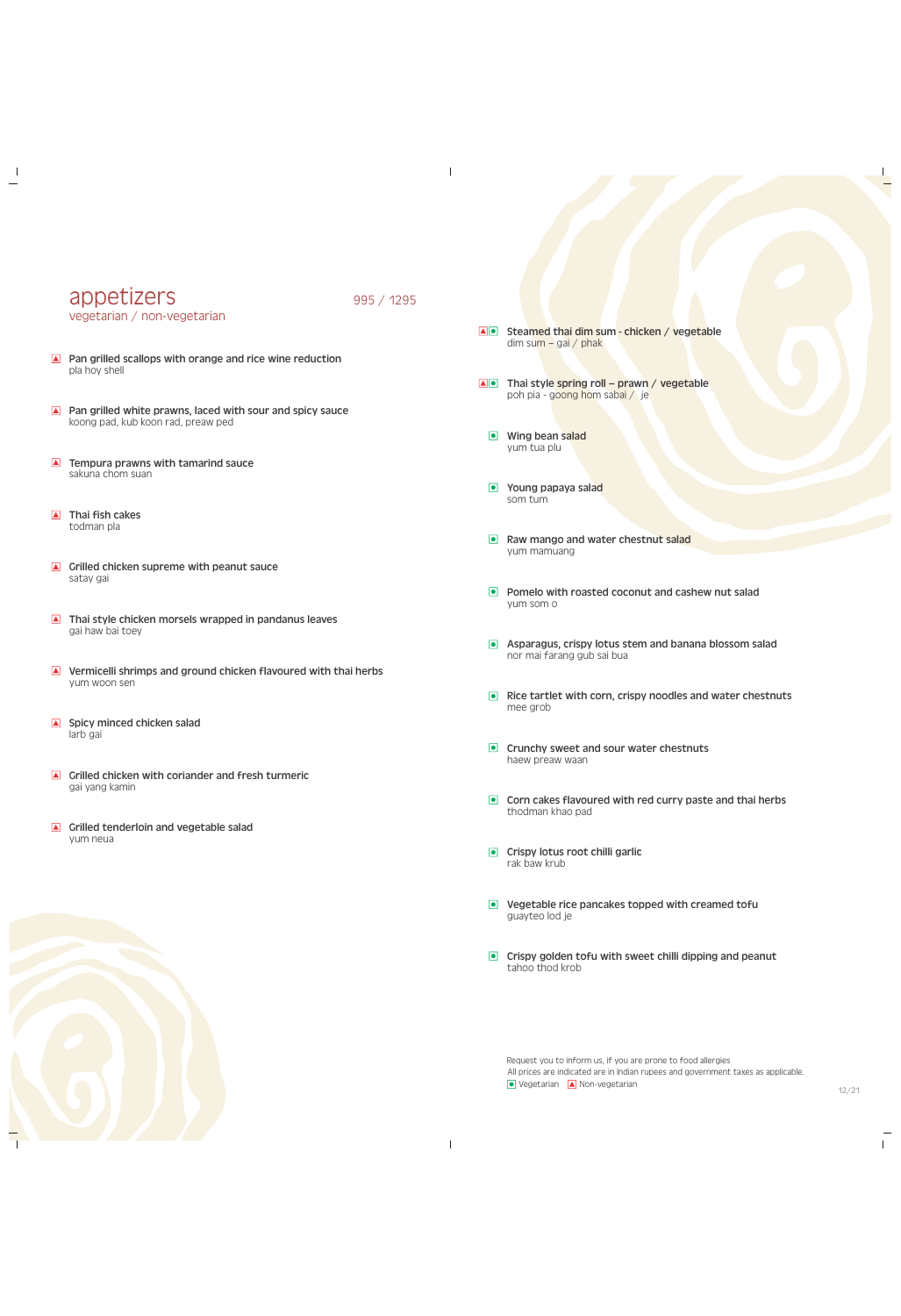soups vegetarian / non-vegetarian

650 / 675

 $\mathcal{L}$ 

- **AO** Coriander soup with thai herbs prawn / chicken / vegetable gaeng pak chee kub samoon prai thai - goong / gai / je
- Spicy soup flavoured with lemongrass and bird eye chilli prawn / chicken / vegetable tom yum - goong / gai / je
- **AO** Thai coconut soup prawn / chicken / vegetable tom kha - goong / gai / je

 $\Box$ 

**AO** Glass vermicelli soup prawn / chicken / vegetable gaeng jued woon sen - goong / gai / je

> $\blacksquare$  Crispy soft shell crab with pomelo salad poo nim krob, kub yum som **A** Lobster with pepper garlic

# seafood 1750

poo pad prik yang

 $\Box$  Crab meat in roast curry paste

goong tod namprik makam

 $\blacksquare$  Soft shell crab with yellow curry sauce poo nim pad pong karee

goong tod kratiem prik thai

Prawns with chilli garlic and holy basil

 $\blacksquare$  Tiger prawns with chilli paste and makroot leaves

Steamed sea bass with cha – plu leaves in tamarind sauce

 $\pm$ 

goong pad kapprao

goong samrot

pla ka pong cha plu sauce makam

 $\blacksquare$  Steamed john dory with lemon garlic sauce

 $\blacksquare$  Crispy fried fish topped with chilli garlic sauce

pla nueng manao

pla rad prik

 $\parallel$ 

 $\blacksquare$  Stir fried prawns with shrimp-scallop paste

 $\blacksquare$  Stir fried prawns in garlic and pepper

gung yai pad kratiem prik thai



2100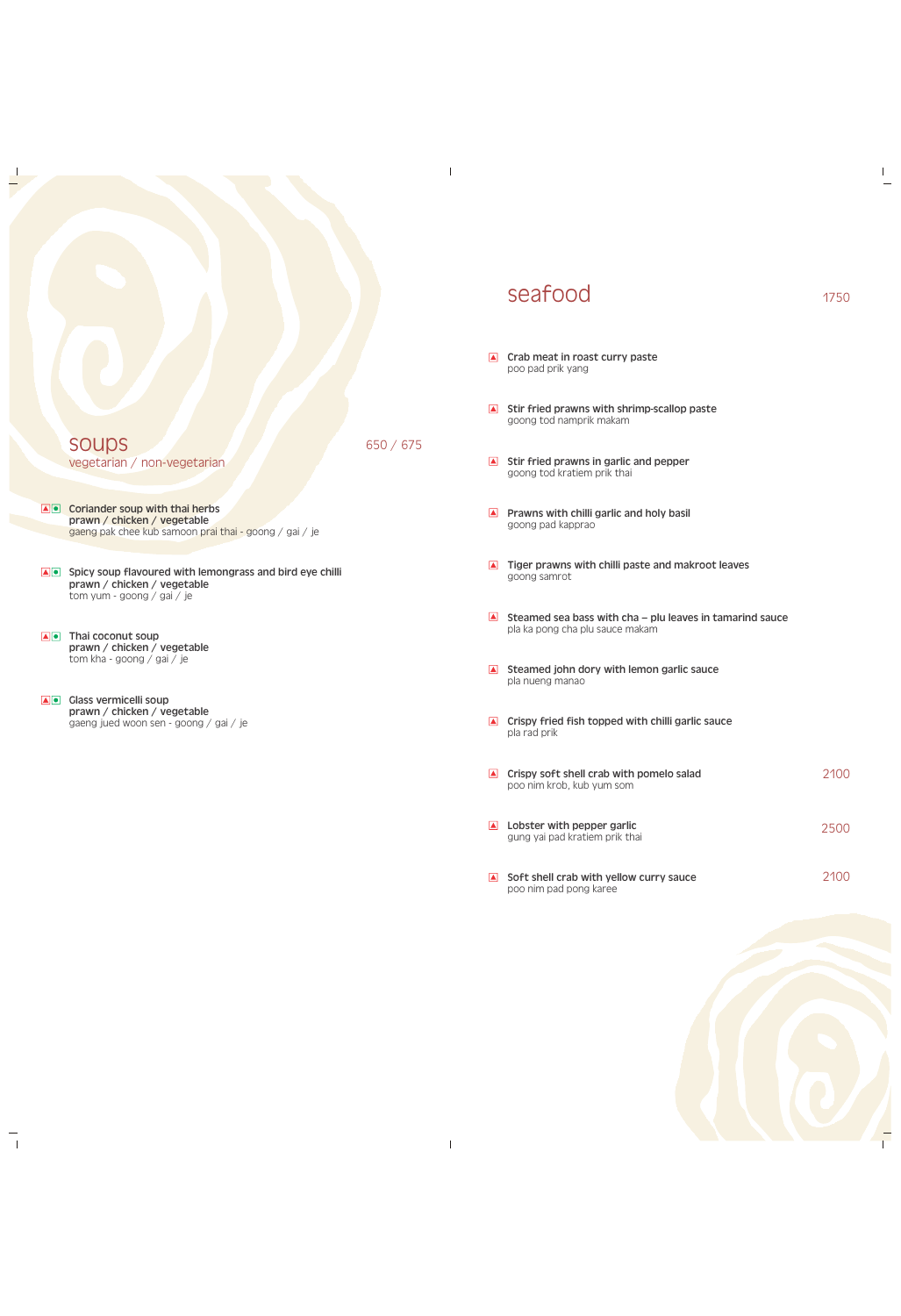# meat and poultry 1450

 $\overline{\phantom{a}}$ 

2500

 $\mathbb{I}$ 

- Classic thai style roast duck on a bed of spinach ped noy
- $\blacksquare$  Coriander chicken gai pad packchi

 $\overline{\phantom{a}}$ 

- $\Box$  Diced chicken with cashew nuts gai pad med mamuang
- $\Box$  Ground chicken with holy basil pad gai bai kapprao
- Thai style omelette with minced chicken khaijieo gai
- **A** Lamb shank with basil and chilli pe nong kae kub hora pa lae prick
- $\blacksquare$  Sliced lamb flavoured with sesame and rice wine sauce pe nga kaea
- $\blacksquare$  Crispy lamb stirred with bell peppers pe pad prik
- $\blacksquare$  Stir fried pork with fresh ginger and shiitake mushroom moo pad king sod
- $\blacksquare$  Sweet and sour pork Moo preaw waan
- $\blacksquare$  Sliced tenderloin with spices and thai herbs
- neau volappa
- Duck liver with sea asparagus in mango sauce tub ped nor mai talay nai sauce mamuang
- Stir fried rice noodles prawn / chicken / vegetables pad thai - goong / gai / je
- **AD** stir fried egg noodles prawn / chicken / vegetables bamee - goong / gai / je
- Thai style fried rice prawn / chicken / vegetable khao pad - goong / gai / je
- Spicy fried rice with roast curry paste and basil prawn / chicken / vegetable khao pad nam prik pao - goong / gai / je
- Flat rice noodles with seafood / vegetable lard na - talay / je
- $\blacksquare$  Rice noodles with chicken supreme / vegetables in soya garlic pad seiew - gai / je
- $\Box$  Rice noodles with herbs, chilli garlic with chicken / vegetables pad khi mao - gai / je

**Jasmine rice - single serve / full portion** 325 / 795 khao hom mali

 $\mathbf{L}$ 

### rice and noodles vegetarian / non-vegetarian

### 1095 / 1195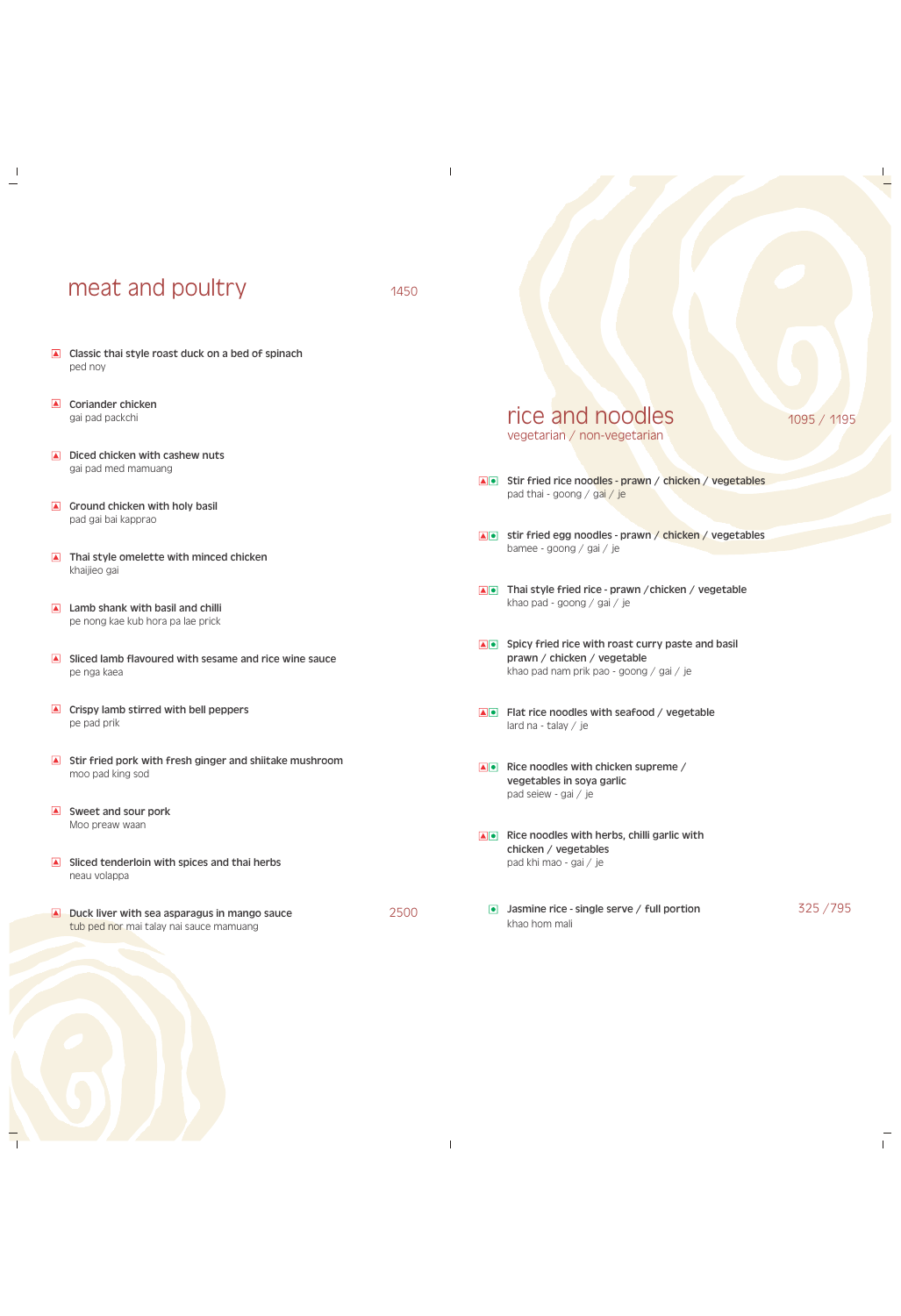## vegetables 1295

 $\overline{\phantom{a}}$ 

 $\overline{\phantom{a}}$ 

- **Pepper and tamarind with pan fried edamame** tua rae pad kub prick thai lae makham
- **Young coconut and snap peas pepper garlic** maphraw laea thaw lantea
- $\bullet$  Palm hearts with cashew nuts yod ma prao pad mamuang himmapan
- **Smoked egg plant chilli basil** horapha prik khihnu
- **Silky bean curd with black bean sauce** pad priao warn tao
- **•** Stir fried broccoli with garlic, yellow bean paste and chilli vinegar pad broccoli taojiew
- **•** Water chestnuts and cashew nuts with red chilli paste hei pad prik haeng
- **Potatoes flavoured with ginger, pepper and** mushroom in light soya man jian
- **Stir fried morning glory flavoured with yellow bean paste** pad pak bung taojiew
- Bamboo shoot, lotus stem with ground tofu hnxmi dxkbaw teahu
- **In Home style stir fried vegetables**

curries vegetarian / non-vegetarian

1325 / 1425

 $\mathbb{L}$ 

served with a portion of steamed rice

- A Thai green curry prawn / chicken / vegetable gaeng kiew warn - goong / gai / je
- A Thai red curry prawn / chicken / vegetable gaeng ped - goong / gai / je
- A Thai yellow curry prawn / chicken / vegetable gaeng leung - goong / gai / je
- A unique style of southern thai curry lamb / vegetable gaeng massaman - pe / je
- $\blacksquare$  Red curry with crushed peanuts lamb / chicken / vegetable penang - pe / gai / je

 $\parallel$ 

### Garlic pepper seasonal beans pad tua pu kratiem



pad phak